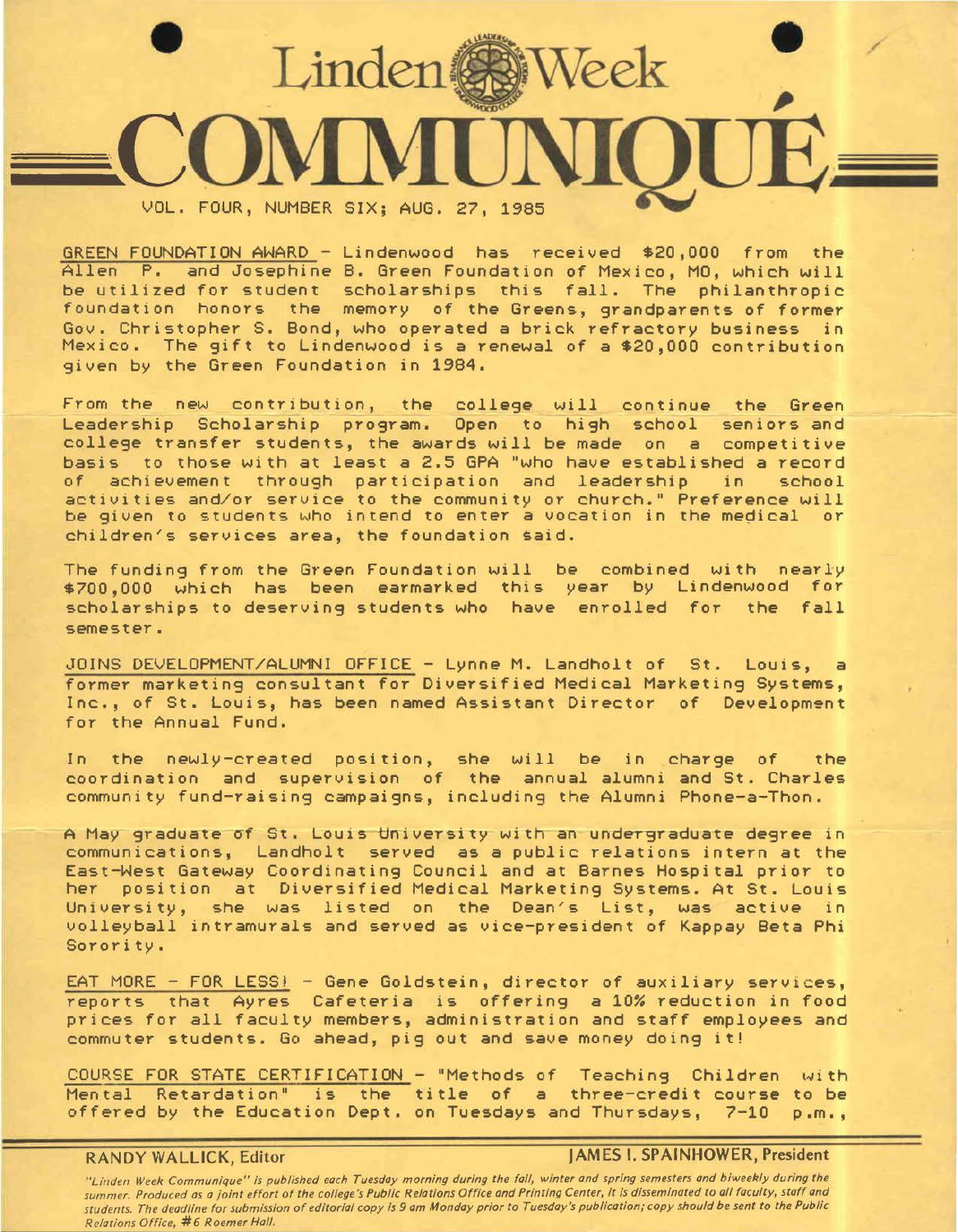**beginni.** September 4. It will be taught by Betty **Calls,**<br>newly-appointed Coordinator of Special Education and Desegregation for the St. Louis County Special School District.

Lindenwood is offering partial tuition scholarships for the course for graduate students currently under contract with an educational agency or a school district. For further information on scholarship availability and on registration procedures, contact the Education Dept.

OPERATIONS COORDINATOR NAMED - Dianna L. Clark of St. Charles has been named operations coordinator at KCLC Radio, replacing Leah Hollenberger. A former traffic director for WIL-AM Radio, she has an associate of arts degree from Springfield College in Illinois and an undergraduate degree from Sangamon State University.

Prior to joining WIL, Clark was a broadcast services worker for WSSR-FM in Springfield, IL. Active in Alpha Epsilon Rho, the national broadcasting society, she is immediate national Vice-President for Regional Development, a position in which she managed 13 regional directors who, in turn, managed 100 collegiate chapters for the society. She received the Regional Representative of the Year award by the society in 1980 and the Spirit of Alpha Epsilon Rho Award by the Sangamon chapter. In 1987, she will coordinate the society's national convention in St. Louis.

A member of the American Legion Auxiliary and American Business Women's Association, she has chaired the publicity committee for the St. Charles County 4-H's fund-raising group and has served as a volunteer for KETC-TV's community auction.

JOINS ADMISSIONS STAFF - Betty Wilder of St. Peters has joined Lindenwood as a secretary/receptionist in the Admissions Office, replacing Joann Massmann. Enrolled at Lindenwood, she has attended the University of Missouri-St. Louis, St. Louis Community College at Florissant Valley and St. Mary's College of O'Fallon.

AND, BABY MAKES THREE! - Jane Catherine is the name given to the daughter of Phyllis Morris, secretary in the Development Office, and her husband, Chris. Born June 13 at St. Joseph Health Center, the baby is the St. Charles couple's first. She weighed six pounds, six ounces, and was 19 inches long at birth.

NEW STUDENT ORIENTATION SEPTEMBER 1-3 - A variety of activities are planned next week during New Student Orientation. September 1 highlights include an Alumni Council Reception in the MAB from 9-11 a.m.; residence hall checking in from 9 a.m. to l p.m.; a service at the Lindenwood College Chapel at St. Charles Presbyterian Church at 10 a.m.; campus tours at 10 a.m., 11 a.m., noon and 7:30 p.m.; a "Nuts and Bolts" session for parents from 2-5 p.m. in Jelkyl Theatre; pre-testing from 2:30-5 p.m. in Young Hall; a slide presentation at 6:30 p.m. in Butler Library; an LSG open meeting at 6:30 p.m. in Niccolls Hall; a commuter students meeting at 8 p.m. and and ice-cream social at 9 p.m. in the Student Center; and meetings in residence halls at 10:30 p.m.

September 2 activities include breakfast from 8-9 a.m. in Ayres Cafeteria; a work study/work service information meeting at 9 a.m. in Young Auditorium; a "Study Skills" workshop at 9:30 p.m. in Young Auditorium; a preceptor meeting at 10:30 a.m. in Young Hall; registration from 1-4:30 p.m. in offices of preceptors; **a "Progressive**  Dinner" at 5 p.m. in McCluer, Irwin and Cobbs halls; and a pool party at Cobbs from 8-10 p.m. September 3 activities include registration from 9 a.m. to noon; lunch from 11:30 a.m. to 1 p.m. on the Quad; an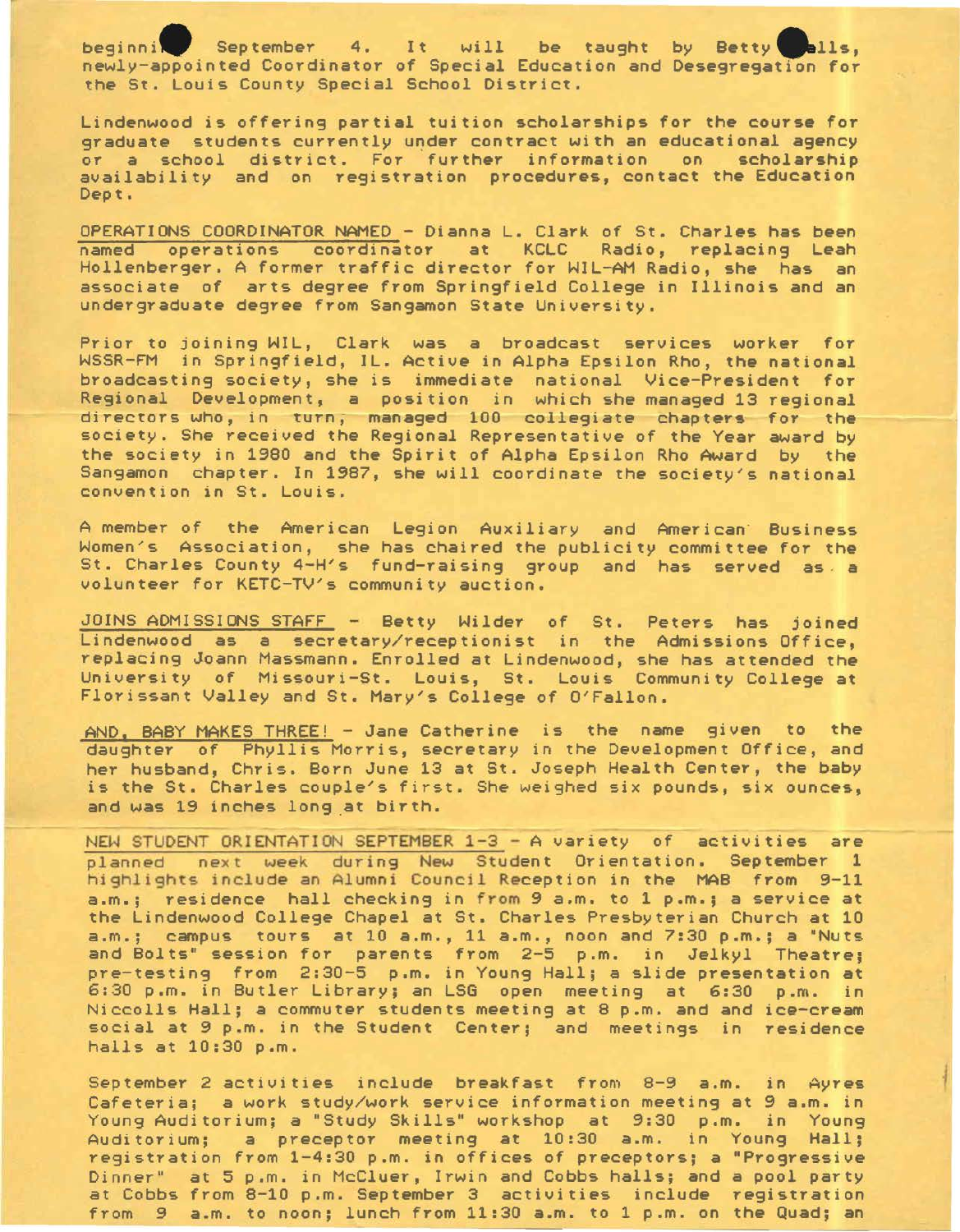LSG rally at noon at the Gazebo; an activities fair at 1 p.m. In the Student Center; a women's soccer game with Missouri Baptist College at <sup>4</sup>p.m.; a faculty "Mix and Mingle" in Butler Library at 7:15 p.m.; residence halls open houses at 9 p.m.; and a pizza party by the Admissions Office at 10:30 p.m. in residence halls.

,CAP CENTER POSITION OPEN - The Consolidated Advising Program (CAP) Center has a part-time position for a career specialist. It requires a working knowledge of career planning and placement; excellent oral and written communications skills; and the ability to work with faculty, administrators and diverse student and employer populations. Hours include some evenings and weekends. To **make** a nomination, **to apply,** or to receive a more detailed job description, contact Randi **Kapp,**  director of the CAP Center, at extension 237. The deadline for applications is this Friday, August 30.

AUDITIONS OPEN FOR CHAMBER SINGERS, ENSEMBLE - Auditions for the Lindenwood Chamber Singers and the Lindenwood Women's Ensemble will be held September 4, 5 and 6 in Room 107 of the Fine Arts Bldg. No special preparation is required for auditions, and all interested students *are* encouraged to participate, said Nancy P. Fleming, director of the Chamber Singers and Women's Ensemble. Those who want to audition can check available times and sign the sheet posted on the door of Room 107. Auditions will be held throughout the day on the three dates.

CAP CENTER POSITION OPEN - The Consolidated Advising Program (CAP) Center has a part-time position for a *career* specialist. It requires a working knowledge of career planning and placement; excellent oral and written communications skills; and the ability to work with faculty, administrators and diverse student and employer populations. Hours include some evenings and weekends. To make a nomination, to apply, or to receive a *more* detailed job description, contact Randi **Kapp,**  director of the CAP Center, at extension 237. The deadline for applications is this Friday, August 30.

AUDITIONS OPEN FOR CHAMBER SINGERS, ENSEMBLE Auditions for the Lindenwood Chamber Singers and the Lindenwood Women's Ensemble will be held September 4, 5 and 6 in Room 107 of the Fine Arts Bldg. No special preparation is required for auditions, and all interested students are encouraged to participate, said Nancy P. Fleming, director of the Chamber Singers and Women's Ensemble. Those who want to audition can check available times and sign the sheet posted on the door of Room 107. Auditions will be held throughout the day on the three dates.

WOODBLOCK EXHIBIT AT HENDREN GALLERY - Woodblock prints and drawings by St. Louis artist Ann Lehman will be on exhibit September 3-26 at the Harry D. Hendren Gallery in the FAB. Hours are from 9 a.m. to 5 p.m. weekdays and 1-4 p.m. on weekends. A reception to honor the artist, open to all, is slated from 2-5 p.m. September 8 at the gallery.

Works by Lehman have been shown in one-person and group exhibits in Taiwan and Japan as well as St. Louis. She has studied in China and ,Japan and, frequently, she presents lectures and demonstrations on the aesthetics and techniques of Japanese woodblock printing.